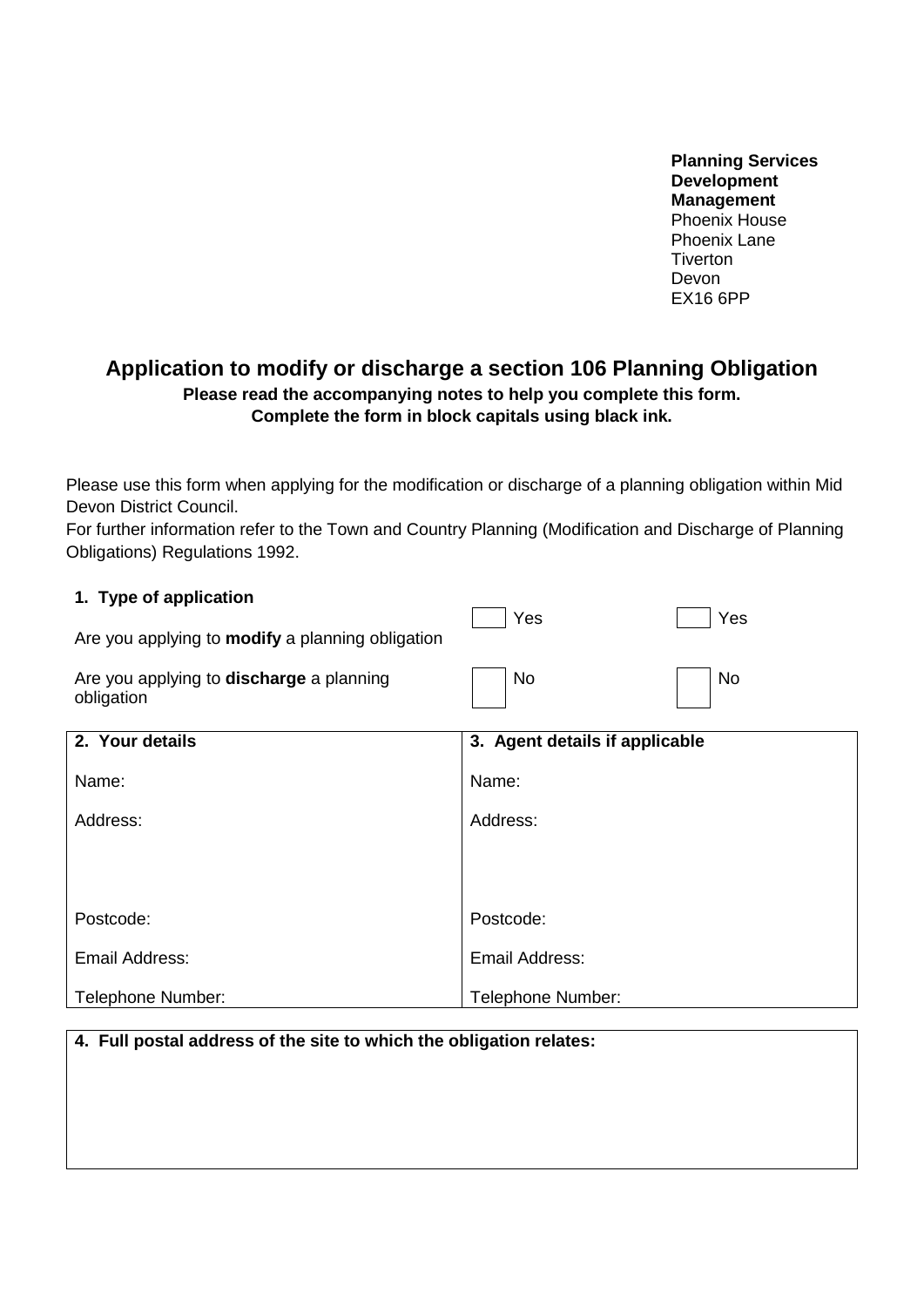**5. Nature of the applicant's interest in the land:**

| 6. Please provide sufficient information to enable us to identify the planning obligation |
|-------------------------------------------------------------------------------------------|
| (planning reference numbers, etc):                                                        |

#### **7. What reason(s) do you have for applying for the modification or discharge of the obligation?**

#### **Declaration** TO BE COMPLETED BY ALL APPLICANTS I/we hereby apply for the modification or discharge of planning obligation under Section 106A of the Town & Country Planning Act 1990 in accordance with the details above, and the submitted plan(s) and documents

| Signed – Applicant: | Or signed – Agent: | Date (DD/MM-YYYY) |
|---------------------|--------------------|-------------------|
|                     |                    |                   |

| <b>Checklist:</b>                                                                             | <b>Please tick</b> |
|-----------------------------------------------------------------------------------------------|--------------------|
| A) 1 copy of this form signed and dated                                                       |                    |
| 1 copy of a map identifying the land to which the obligation relates<br>B)                    |                    |
| C) 1 copy of such other information as you consider relevant to the determination of the      |                    |
| application                                                                                   |                    |
| 1 copy of the completed ownership certificate (A, B or C whichever is appropriate) and notice |                    |
| (if appropriate)                                                                              |                    |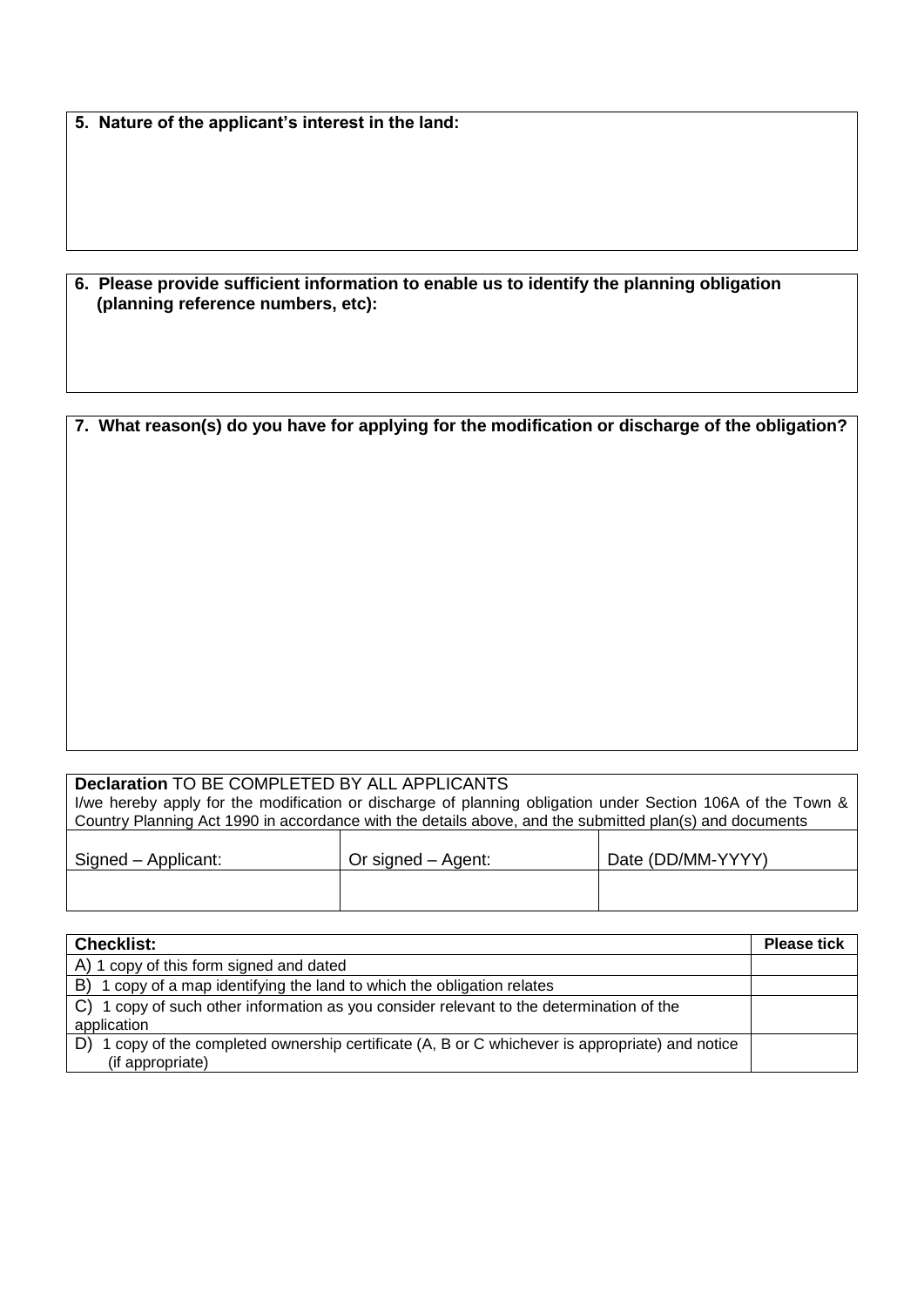| <b>Certificate A</b><br>I certify that on the day 21 days before the date of accompanying application the planning obligation to<br>which the application relates was enforceable against nobody other than the applicant.                                                                                                                                                |                                                              |                              |  |
|---------------------------------------------------------------------------------------------------------------------------------------------------------------------------------------------------------------------------------------------------------------------------------------------------------------------------------------------------------------------------|--------------------------------------------------------------|------------------------------|--|
|                                                                                                                                                                                                                                                                                                                                                                           |                                                              |                              |  |
|                                                                                                                                                                                                                                                                                                                                                                           |                                                              |                              |  |
| (delete where appropriate) on behalf of                                                                                                                                                                                                                                                                                                                                   |                                                              |                              |  |
|                                                                                                                                                                                                                                                                                                                                                                           |                                                              |                              |  |
| <b>Certificate B</b><br>I certify that the applicant has given notice to everyone else against whom, on the day 21 days before<br>the date of the accompanying application, the planning obligation to which the application related was<br>enforceable as listed below:                                                                                                  |                                                              |                              |  |
| Person on whom notice served                                                                                                                                                                                                                                                                                                                                              | Address which notice was served                              | Date which notice was served |  |
|                                                                                                                                                                                                                                                                                                                                                                           |                                                              | $\cdots$                     |  |
|                                                                                                                                                                                                                                                                                                                                                                           |                                                              | $\cdots$                     |  |
|                                                                                                                                                                                                                                                                                                                                                                           |                                                              | $\cdots$                     |  |
|                                                                                                                                                                                                                                                                                                                                                                           |                                                              |                              |  |
| Signed<br>Date                                                                                                                                                                                                                                                                                                                                                            |                                                              |                              |  |
| (delete where appropriate) on behalf of                                                                                                                                                                                                                                                                                                                                   |                                                              |                              |  |
| <b>Certificate C</b>                                                                                                                                                                                                                                                                                                                                                      |                                                              |                              |  |
| I certify that:<br>• The applicant cannot issue a Certificate A or B in respect of the accompanying application:<br>(*delete where appropriate) the applicant has given notice to the person(s) below, being persons<br>against whom, on the day 21 days before the date of the application, the planning obligation to which<br>the application relates was enforceable. |                                                              |                              |  |
|                                                                                                                                                                                                                                                                                                                                                                           | Person on whom notice served Address which notice was served | Date which notice was served |  |
|                                                                                                                                                                                                                                                                                                                                                                           |                                                              |                              |  |
|                                                                                                                                                                                                                                                                                                                                                                           |                                                              |                              |  |
|                                                                                                                                                                                                                                                                                                                                                                           |                                                              |                              |  |
|                                                                                                                                                                                                                                                                                                                                                                           |                                                              |                              |  |
|                                                                                                                                                                                                                                                                                                                                                                           |                                                              |                              |  |

 $\overline{\phantom{a}}$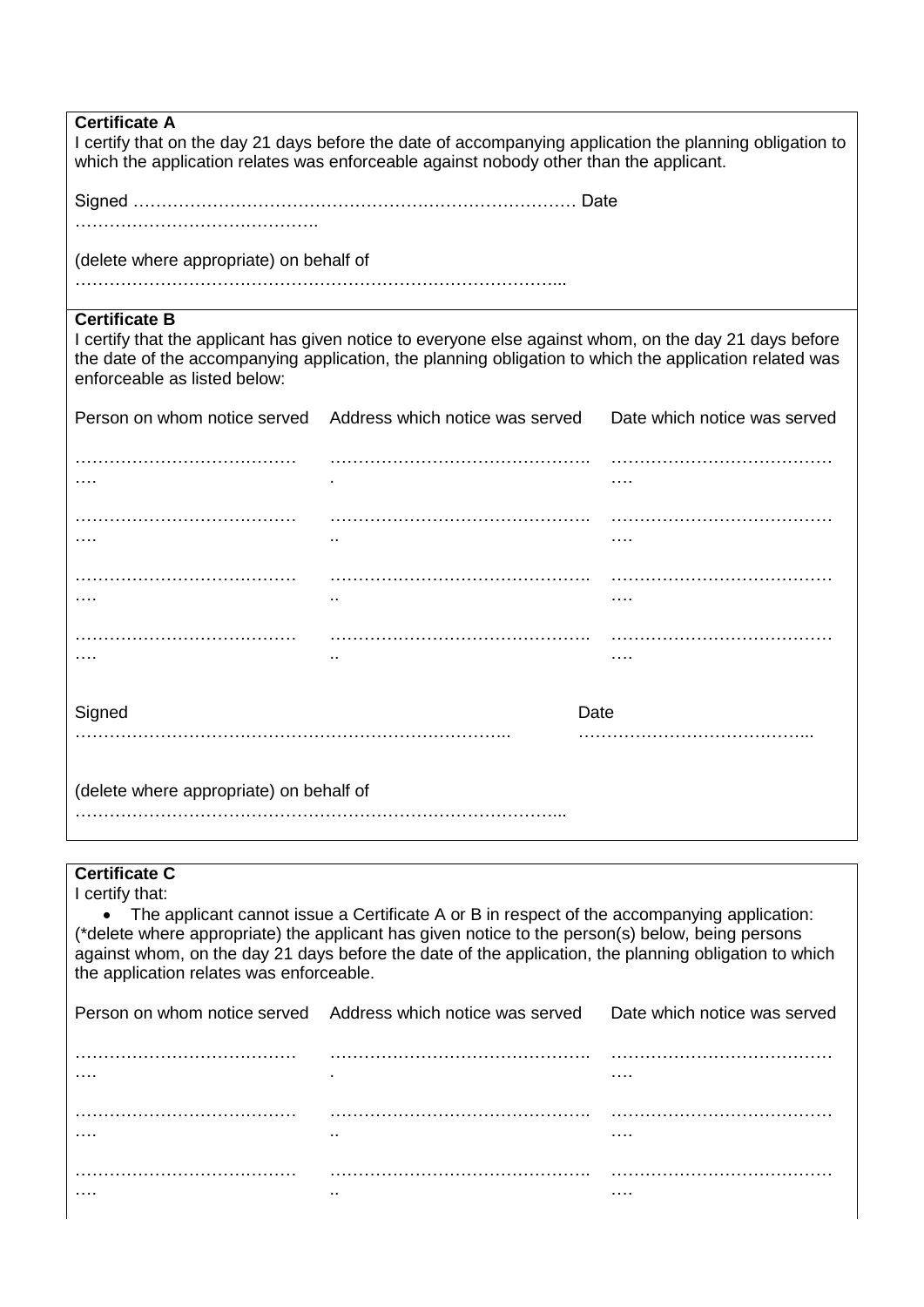### **Certificate C**

I certify that:

• The applicant cannot issue a Certificate A or B in respect of the accompanying application: (\*delete where appropriate) the applicant has given notice to the person(s) below, being persons against whom, on the day 21 days before the date of the application, the planning obligation to which the application relates was enforceable.

|                                                                                                   | application but has been unable to do.<br>These steps are as follows:<br>(describe the steps taken) | against whom, on the 21 days before the date of the application, the planning obligation to<br>which the application relates was enforceable and who has not been given notice of the | The applicant has taken all reasonable steps to find out the name and address of every person |
|---------------------------------------------------------------------------------------------------|-----------------------------------------------------------------------------------------------------|---------------------------------------------------------------------------------------------------------------------------------------------------------------------------------------|-----------------------------------------------------------------------------------------------|
| Notice of the application, as attached to this certificate, has been published in the local paper |                                                                                                     |                                                                                                                                                                                       |                                                                                               |
|                                                                                                   |                                                                                                     |                                                                                                                                                                                       | Date                                                                                          |
|                                                                                                   |                                                                                                     |                                                                                                                                                                                       |                                                                                               |
|                                                                                                   | (delete where appropriate) on behalf of                                                             |                                                                                                                                                                                       |                                                                                               |
|                                                                                                   |                                                                                                     |                                                                                                                                                                                       |                                                                                               |